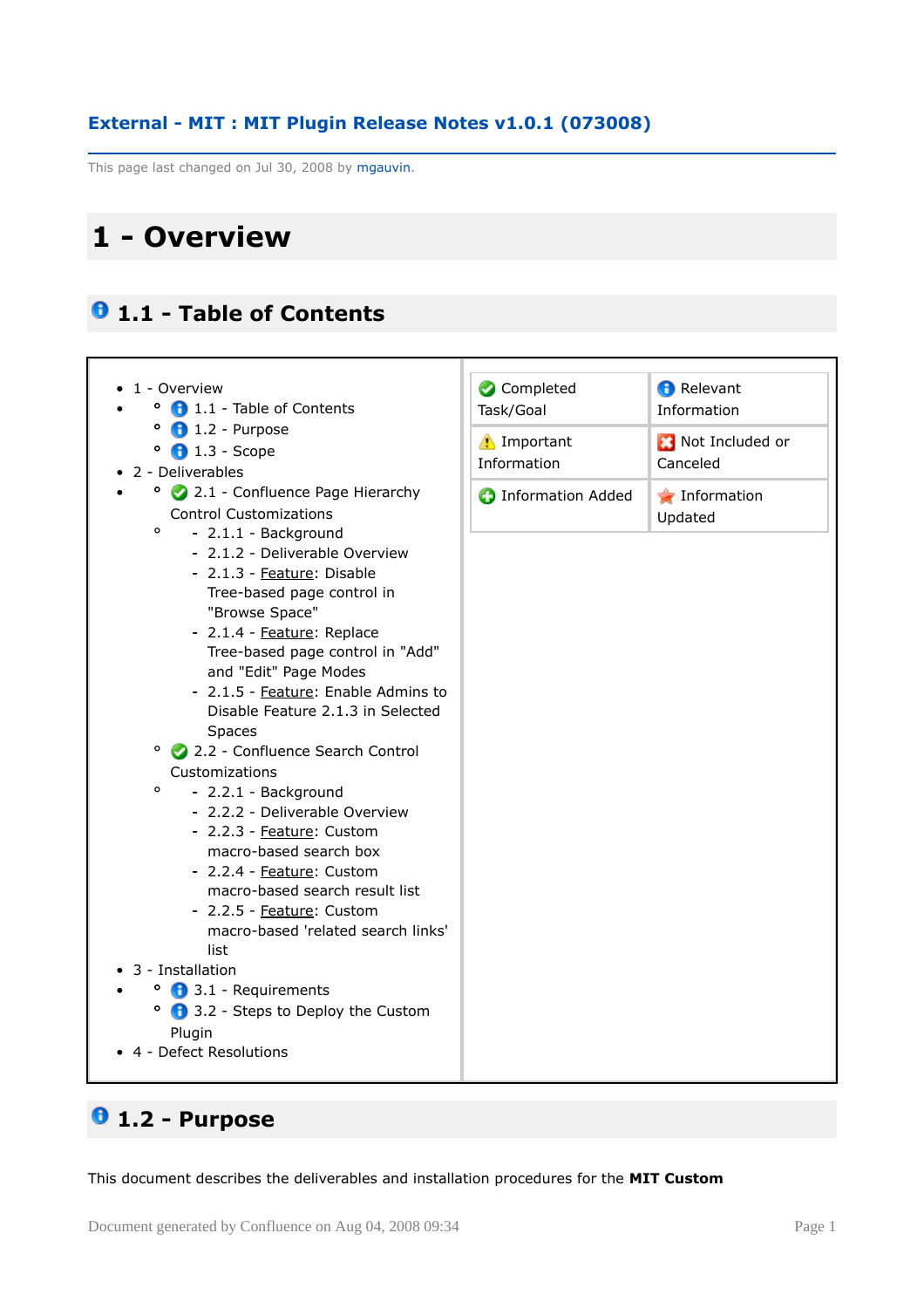#### **Search/Browse Plugin v1.0.0**.

# **0** 1.3 - Scope

This document is intended to communicate the steps and provide an understanding of the effort required within MIT to install the plugin within a Confluence wiki instance (release version 2.8.1). This document also provides sufficient information and detail to allow MIT Quality Assurance to design and implement a test plan (if desired), to allow MIT Operational groups to assess the impact on production systems, and to provide MIT Project Management with insight into the planning and implementation requirements and options for deployment and usage.

# **2 - Deliverables**

# **2.1 - Confluence Page Hierarchy Control Customizations**

### **2.1.1 - Background**

When moving a page from one space to another, or changing the parent of a page within a space, Confluence 2.8.x natively displays a Javascript tree-based control showing all pages in that space and allowing dynamic drag-and-drop of pages. This control natively fails for spaces with thousands of pages existing at the same hierarchical level.

#### **2.1.2 - Deliverable Overview**

Appfire has developed a deployable plugin-based solution for MIT that disables, hides and/or replaces the dynamic Tree-based page hierarchy control features in Confluence 2.8.1.

#### **2.1.3 - Feature: Disable Tree-based page control in "Browse Space"**

Under the "Browse Space" section of a Confluence space, within the "List Pages/Pages" tab, the goal was to disable and hide the option to view pages as a dynamic "Tree". To achieve this goal Appfire has implemented the following solutions:

1. **C** Remove the 3rd text link for the "Tree" view (as well as the "|" before it) underneath the Browse Space 'tab navigation'.

| chust vidits - Some huge + to figure - for the                                                                                                             | <b>Rain + Reine Monetary +</b><br>$\overline{\phantom{a}}$                 |
|------------------------------------------------------------------------------------------------------------------------------------------------------------|----------------------------------------------------------------------------|
| List Pages - Tree View                                                                                                                                     |                                                                            |
| <b>NAMES &amp; BLACK</b>                                                                                                                                   |                                                                            |
| Free 1<br>÷                                                                                                                                                | <b><i><u>Lives</u></i></b><br><b>CONTRACTOR</b>                            |
| <b>C. Stelle Inc. Max</b>                                                                                                                                  | to all to fund only projects, incept up it this form continue or that that |
|                                                                                                                                                            | HIS OCTOBE                                                                 |
|                                                                                                                                                            |                                                                            |
|                                                                                                                                                            |                                                                            |
|                                                                                                                                                            |                                                                            |
|                                                                                                                                                            |                                                                            |
|                                                                                                                                                            |                                                                            |
|                                                                                                                                                            |                                                                            |
|                                                                                                                                                            |                                                                            |
|                                                                                                                                                            |                                                                            |
|                                                                                                                                                            |                                                                            |
| MPGLPUL/LENG Tra certamints to research as ML<br>of Screenware Russell ages dead the COM McMobile<br><b><i><u>Property in the property of the </u></i></b> |                                                                            |

Diagram 2.1a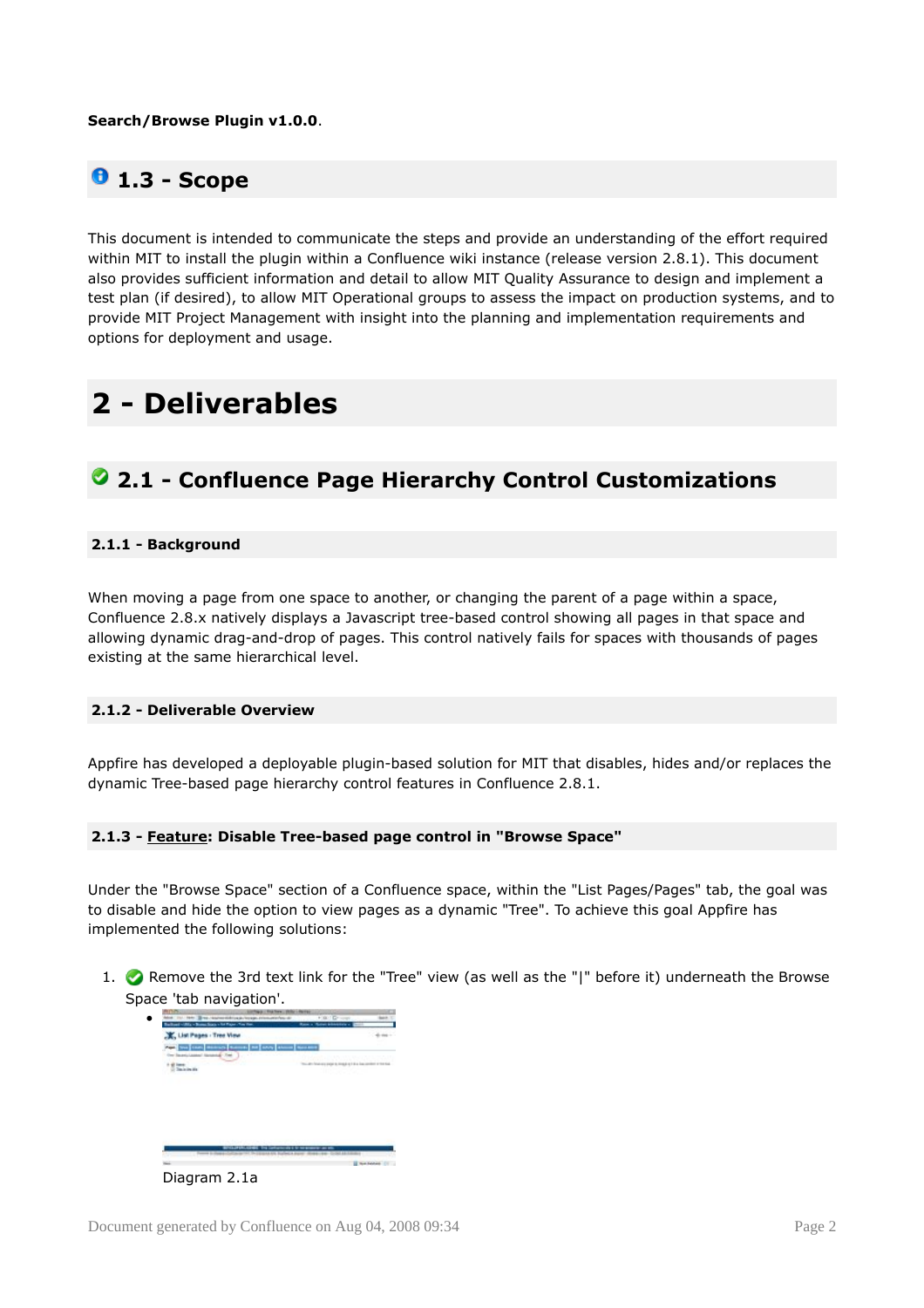2. Programmatically redirect users who navigate directly to the 'Tree' view of a space with this URL "/pages/listpages-dirview.action?key=spacekey", ... instead to the 'Alphabetical' view of the same space using this alternate URL reference

| "/pages/listpages-alphaview.action?key=spacekey". |  |
|---------------------------------------------------|--|
|---------------------------------------------------|--|

| AT ABRIL TO                        |                                                                                                                                                          |
|------------------------------------|----------------------------------------------------------------------------------------------------------------------------------------------------------|
|                                    |                                                                                                                                                          |
| store bake                         |                                                                                                                                                          |
| --                                 |                                                                                                                                                          |
| <b><i><u>Sistema India</u></i></b> |                                                                                                                                                          |
|                                    |                                                                                                                                                          |
|                                    |                                                                                                                                                          |
|                                    |                                                                                                                                                          |
|                                    |                                                                                                                                                          |
|                                    |                                                                                                                                                          |
|                                    | 000000000000000000000000000<br>sever level comer will be compatible to constraint an on-<br>ANALTA LIN LAGACA RE PAPPELA WAS "Phone-rent Clicks adverses |

Diagram 2.1b

• **•** Note that the features outlined above should be usable in any space, even if that space has a modified stock UI theme applied, or an 'Adaptavist Theme Builder' UI theme applied (unless modifications have otherwise been made to the associated navigational features).

#### **2.1.4 - Feature: Replace Tree-based page control in "Add" and "Edit" Page Modes**

To achieve this goal Appfire has implemented the following solutions:

1.  $\bullet$  Disable and remove the dynamic Tree-based page hierarchy control feature available in Confluence 2.8 within the "Add" and "Edit" modes of all pages as seen in the 'Location:' subsection.



#### Diagram 2.1c

•

2. The removed Tree-based control was then replaced with the old dropdown-based "move page" hierarchy control available within Confluence 2.7 (and earlier releases).

|                                              | The market and construct                                          |                 |
|----------------------------------------------|-------------------------------------------------------------------|-----------------|
| see 1.60y 1. New Jers.                       |                                                                   | <b>DECK AND</b> |
| et little                                    |                                                                   |                 |
| Kingstrike does sings last<br><b>Capital</b> | the dopy in this students as today<br>the city strength of player |                 |
|                                              |                                                                   |                 |
|                                              |                                                                   |                 |
|                                              |                                                                   |                 |
|                                              |                                                                   |                 |

#### Diagram 2.1d

- **O** Note that the **mini 'page search' icon button** operates in the same fashion as in previous Confluence versions and requires the user to search for the desired parent page title.
	- <sup>o</sup> A Note however that the Parent page text field is now 'read only' and requires the use of the mini 'page search' icon button to search for a parent page.
- **n** Note that the **'Done' link** above the subsection operates in the same fashion as in previous Confluence versions, where when clicked, the "Location" section is colapsed and the **'Done' link** is replaces with an **'Edit' link**.
	- <sup>o</sup> A. Note however that within this release, the path to the current (or newly selected)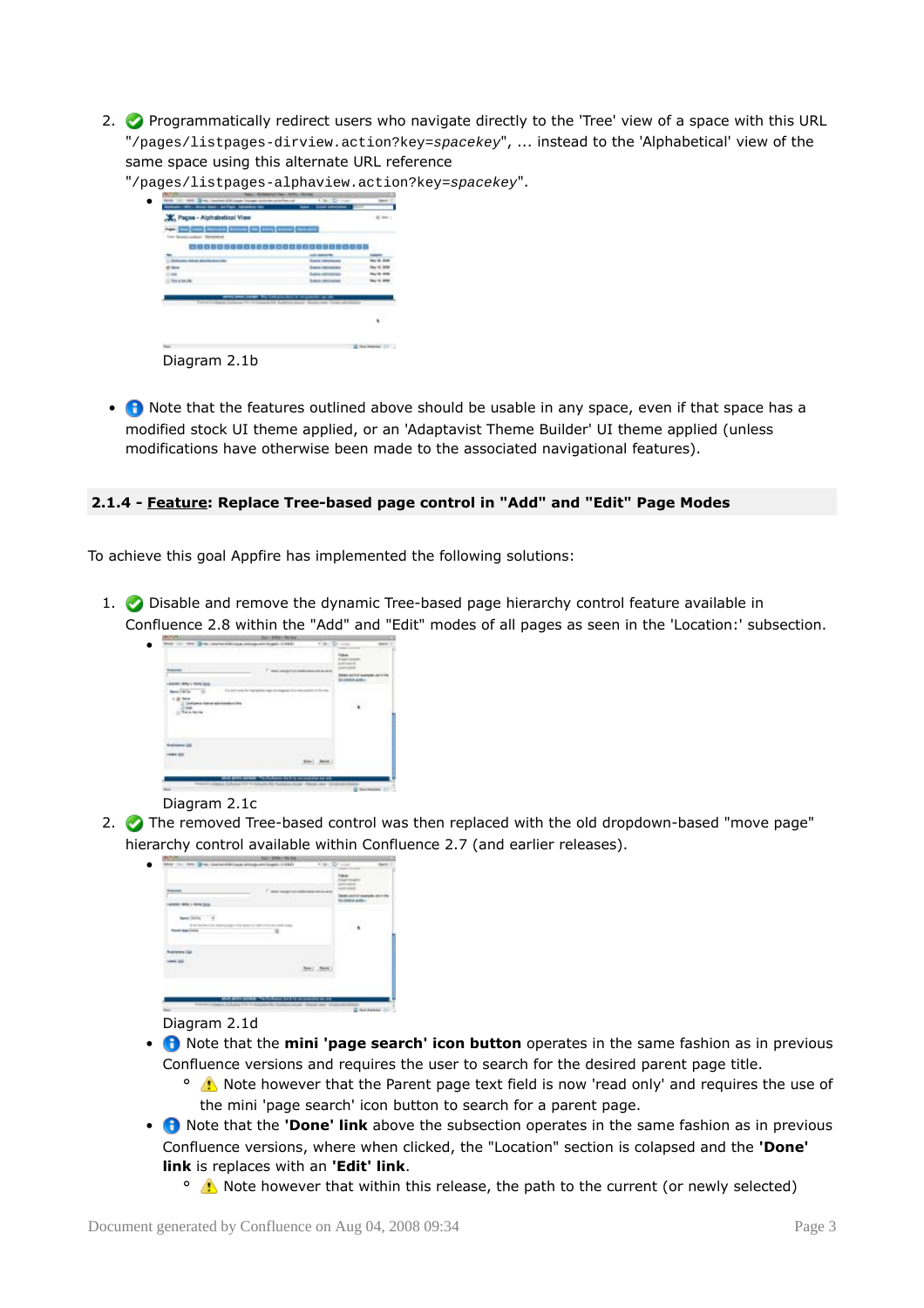page is no longer displayed next to the 'Location:' subsection title. However, the current page location is easily discerned by expanding the "Location" section or by viewing the cookie trail at the top of the page.

- A Note that to implement this feature goal, source intervention was required resulting in the modification of 4 native confluence source files [\(outlined](http://wiki.appfire.com/download/attachments/9241453/native+and+custom+files.zip?version=1) here). This approach was validated through discussions with Atlassian's team. Please contact Appfire with any additional related questions.
- **O** Note that the features outlined above should be usable in any space, even if that space has a modified stock UI theme applied, or an 'Adaptavist Theme Builder' UI theme applied (unless modifications have otherwise been made to the associated navigational features).

### **2.1.5 - Feature: Enable Admins to Disable Feature 2.1.3 in Selected Spaces**

To achieve this goal Appfire has implemented the following solutions:

- 1. By default, feature 2.1.3 (removal of tree view in browse space) is implemented for all new and existing spaces in the Confluence instance with this custom plugin installed.
- 2. This feature 2.1.5 however provides the ability to override features 2.1.3 **at the space-level** for any space by applying a 'space label' titled "**show\_tree**" within that space's 'Space Admin' section.



Diagram 2.1e

- A Note however that feature 2.1.4 (removal of tree view in add & edit page modes) will remain implemented by default for **all pages in all spaces**, regardless of if 2.1.3 has been overridden on a space or not.
- **O** Note that the features outlined above should be usable in any space, even if that space has a modified stock UI theme applied, or an 'Adaptavist Theme Builder' UI theme applied (unless modifications have otherwise been made to the associated navigational features).

# **2.2 - Confluence Search Control Customizations**

#### **2.2.1 - Background**

MIT desires that search results from a custom search field be displayed within a standard wiki page format rather than through Confluence's default search results UI.

#### **2.2.2 - Deliverable Overview**

Appfire has developed a deployable plugin-based solution for MIT that will: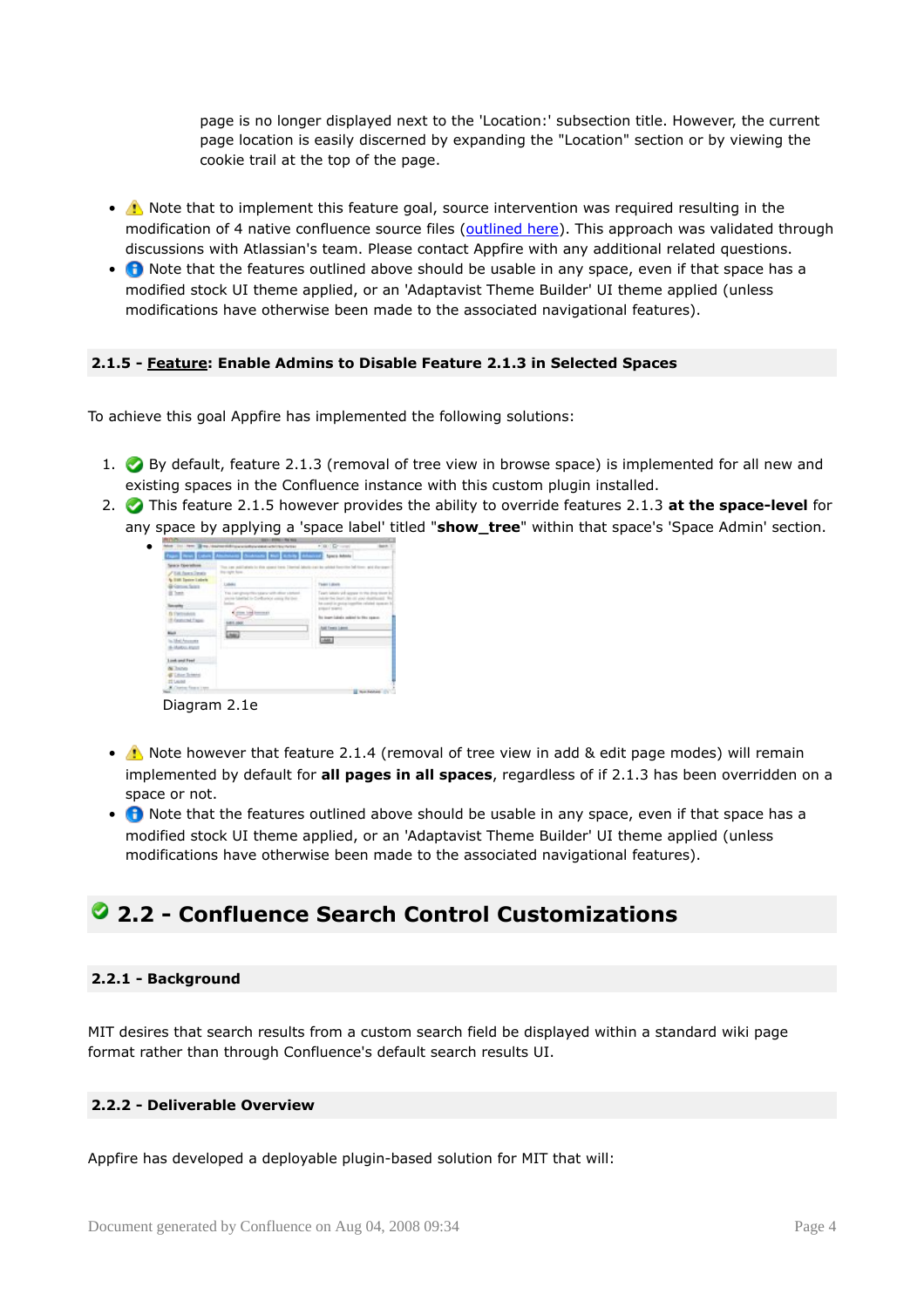- 1. Enable the insertion of a custom executable search box on any page in the Confluence instance.
- 2. Search results output from this custom search box will then be displayed within a standard wiki page format (rather than through Confluence's default search results UI).
- 3. This customized search results page will also have an optional custom sidebar box component, deployed as part of the page's theme, that will construct a set of 'related search URLs' using the same search terms used to display search results on that page.

### **2.2.3 - Feature: Custom macro-based search box**

To achieve this goal Appfire has implemented the following solutions:

- 1. The 1st of 3 custom search-oriented macros titled **{custom-search-field}**, when deployed on a Confluence page, will insert a custom executable 'search box' (with a search button) on that page.
	- Diagram 2.2a

•

- **This macro should be deployable on any page within the entire Confluence instance.**
- 2. This custom macro supports a handful of custom macro parameters, eg:
	- **{custom-search-field:resultPage=***V***|resultSpace=***W***|searchSpaces=***X***|alsoSearch=***Y***|buttonText=***Z***}**
		- The *V* variable within the '**resultPage**' parameter is the single Page Title of the destination search result page which contains the other 2 search-oriented custom macros.
		- The *W* variable within the '**resultSpace**' parameter is the single Spacekey of the space which contains the destination search results page (which itself contains the other 2 search-oriented custom macros).
		- The *X* variable within the '**searchSpaces**' parameter is the Spacekey(s) of the space(s) within which search results should be collected from.
			- ° For example, if 2 spacekey variables are defined within the 'searchSpaces' parameter of a {custom-search-field} macro as 'MIT' and 'APPFIRE', then the resulting search result page should only contain search results that exist within the 'MIT' and 'APPFIRE' spaces.
			- ° Note that multiple spacekeys must be separated by a 'comma', eg:

## **searchSpaces=key1,key2,key3**.

- The *Y* variable within the '**alsoSearch**' parameter is a list of additional hidden search terms which should also be executed within the same search in addition to the search string entered by the user.
	- ° Note that multiple hidden search terms must be separated by a 'comma', eg: **alsoSearch=term1,term2,term3**.
- The *Z* variable within the '**buttonText**' parameter is the text that should be displayed within the search button itself.
- 3. When a user enters a search string into the custom 'search field' and clicks the associated 'search button', the {custom-search-field} macro does not direct the user to the standard Confluence search result page, and instead directs the user to the 'custom search results wiki page' defined within the *spacekey* and *pagetitle* variables within the macro's 'resultSpace' and 'resultPage' parameters respectively.
	- The associated search results are then rendered within the 'custom search results wiki page' by passing the user-entered search string to the {custom-search-results} and {custom-search-links} macros deployed within the search results page as outlined within features 2.2.4 & 2.2.5 below.
- 4. As requested by MIT, this custom search solution passes (1) the 'user-entered search terms', (2) the 'hidden search terms' and (3) the 'list of spaces to search within' to the custom search results page as URL-encoded parameters in the URL string.
- **O** The features outlined above should be usable in any space (or in a Theme Builder Panel), even if a space has a modified stock UI theme applied, or an 'Adaptavist Theme Builder' UI theme applied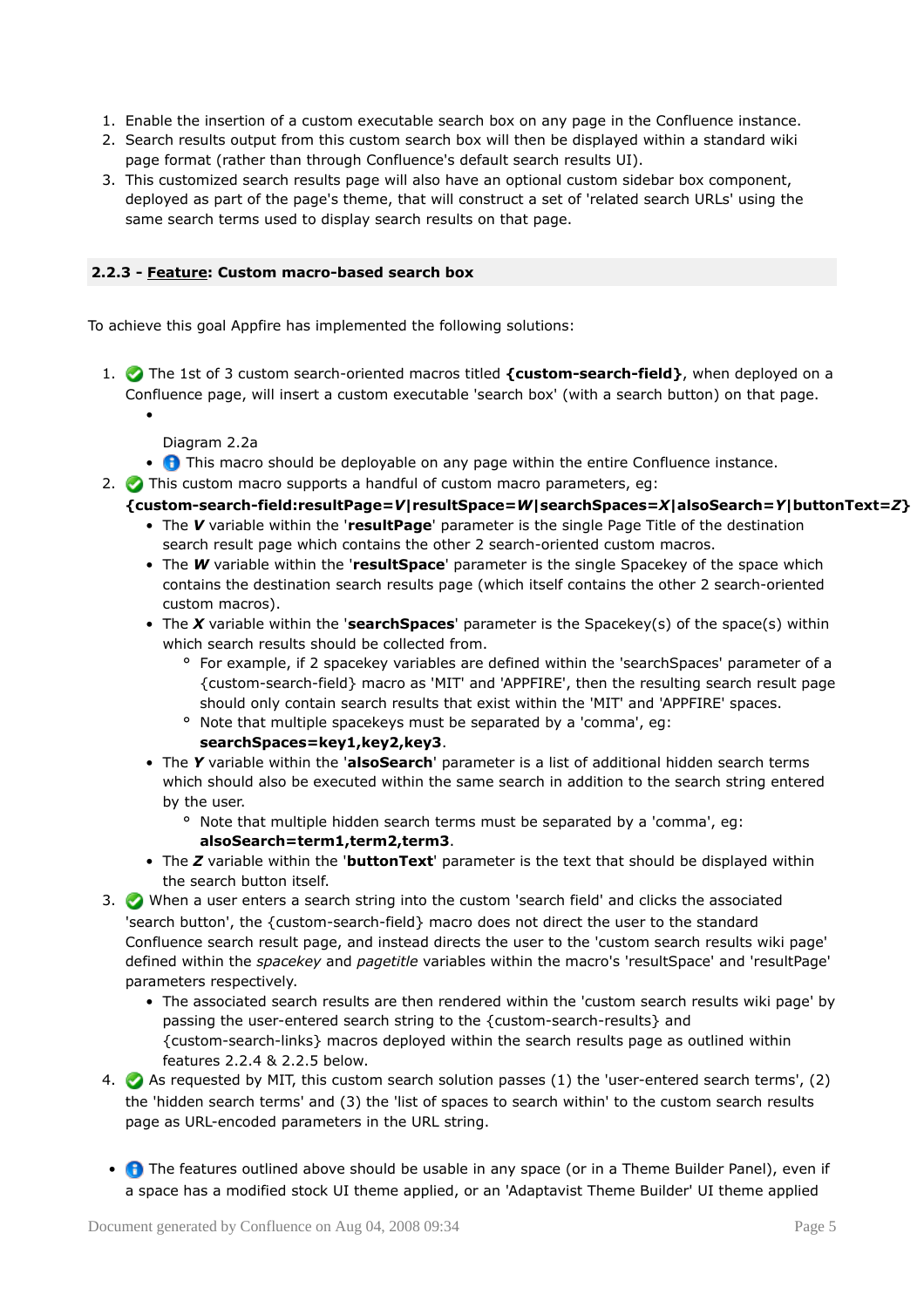(unless modifications have otherwise been made to the associated search features).

#### **2.2.4 - Feature: Custom macro-based search result list**

To achieve this goal Appfire has implemented the following solutions:

1. The 2nd of 3 custom search-oriented macros titled **{custom-search-results}**, when deployed on a Confluence page, will insert a formatted list of search results on that page (assuming that search variables have been successfully passed into it from the {custom-search-field} macro).

|                                                                         | her.<br>Costs.                                                                                                                                                                  | List AL AVA        |
|-------------------------------------------------------------------------|---------------------------------------------------------------------------------------------------------------------------------------------------------------------------------|--------------------|
| <b>Detection</b><br><b>SHELL</b>                                        |                                                                                                                                                                                 |                    |
|                                                                         | <b>TRMFS</b>                                                                                                                                                                    |                    |
|                                                                         | lines to overall like in trivials with the                                                                                                                                      |                    |
|                                                                         |                                                                                                                                                                                 |                    |
| Contribute                                                              | Found Lasenb results for Fire do I shares throwered                                                                                                                             |                    |
| To over mated keep                                                      | climates staggleforement mans-                                                                                                                                                  |                    |
| <b>MAINS</b>                                                            | The in-threp in consent that is thoughts associated the ten college state of the automatic<br>paints of the EU Public ty fields a paint of "third of the research and solvening |                    |
| Tank I                                                                  | Joseph Allen                                                                                                                                                                    |                    |
|                                                                         | Local Investments system largest announced amount approximation                                                                                                                 |                    |
| 1. Management Ave.                                                      | This is a finally think as a final and the above to all the                                                                                                                     |                    |
| A result of a builder and                                               | Fire in the government story or water of                                                                                                                                        |                    |
| A 199 method of situated<br>4. The first design and product the college | hand in ander                                                                                                                                                                   |                    |
| <b>INSURANCE</b>                                                        | Threat Antenna Avenue and the assembly from                                                                                                                                     |                    |
| 4. Whether the surfaces to this that                                    | First also completes productions must procedure                                                                                                                                 |                    |
| change and partition?                                                   | later are around                                                                                                                                                                |                    |
| <b>Ballion</b>                                                          | THE R UNIVERSITY ARE ANOTHER FOR THE THEFT<br>that is share in what support will find the                                                                                       |                    |
| <b>SHOW AND</b>                                                         | <b>Senation Antique</b>                                                                                                                                                         |                    |
|                                                                         | The American Section Avenue and Con-                                                                                                                                            |                    |
| · But his company and applicable                                        | fore de l'oberger du Dose Plasmoutevalence de                                                                                                                                   |                    |
| 1. Charactered<br>7 Post Microsoft Lewis Council                        | ting in John                                                                                                                                                                    |                    |
| <b>Shower</b>                                                           | The A Meanwhile response of Print                                                                                                                                               |                    |
|                                                                         | the of University Perfect construct in the dominary in the book probability position and                                                                                        |                    |
| STREETED AT ATTICK WITH AINE AT ANN<br><b>MEANS AIREA</b>               | inexpensional its agents' visit and transportations and                                                                                                                         |                    |
|                                                                         | An in which TV                                                                                                                                                                  |                    |
| <b>BALLEY</b>                                                           | USING MODELLA ANTIMATIONS AND COMPANY OF                                                                                                                                        | the service and us |

Diagram 2.2b

- **n** Note that Diagram 2.2b above leverages the default 'search results' rendered view generated by the native Confluence {search:query=*searchterm*} macro. (The new functionality for this customized search result feature-set differs however, as explained below.)
- As requested by MIT, note that for this solution ONLY PAGE CONTENT TYPES are being returned as part of the search results. (eg: comment, blogpost, attachment, userinfo, or spacedesc will NOT be displayed as part of search results.)
- **O** This macro should be deployable on any page within the entire Confluence instance.

2. This custom macro supports a handful of custom macro parameters, eg:

## {custom-search-results:defaultMessage=7|maxLimit=U|hideSpace=V|hideSummary=W|hideLabels=

- The *T* variable within the '**defaultMessage**' parameter sets message to be displayed in place of search results when no search has yet been executed.
	- <sup>o</sup> **O** Note that if this parameter is not defined within the macro, the default message will be displayed as follows:
		- When a search is conducted, this area will display a list of resulting pages that match the search criteria.
- The *U* variable within the '**maxLimit**' parameter sets a limit to the number of search results displayed.
	- <sup>o</sup> **O** Default is set to show all results with no limit.
	- <sup>o</sup> Conly positive integers are valid variables.
- The *V* variable within the '**hideSpace**' parameter allows the user to hide the spacekey from displaying within each rendered search result row.
	- ° Rendered view for a search row when hideSpace=false:

How do I change my password? (Public) How do I change my password? Q: How do I change my password? The most common case of this particular question is: How do I change my Kerberos password? Your Kerberos password is also sometimes ... Jun 03, 2008 Labels: department/ist, kerberos, service\_provider/user\_accounts, category/accounts

Diagram 2.2c

° Rendered view for a search row when hideSpace=true: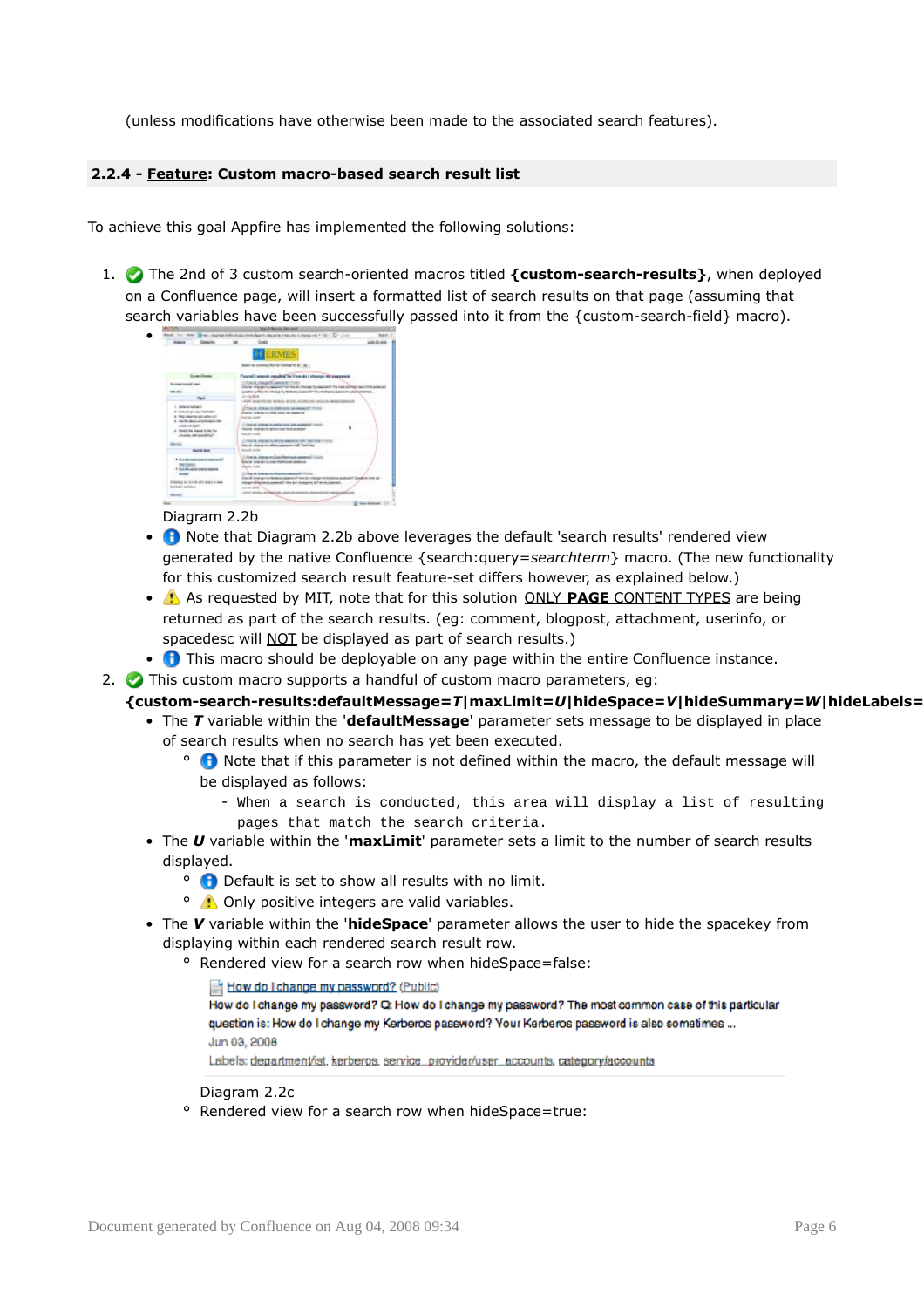How do I change my password?

How do I change my password? Q: How do I change my password? The most common case of this particular question is: How do I change my Kerberos password? Your Kerberos password is also sometimes ... Jun 03, 2008

Labels: department/ist, kerberos, service\_provider/user\_accounts, category/accounts

Diagram 2.2d

- <sup>o</sup> **C** Only the values of "true" or "false" are valid variables.
- The *W* variable within the '**hideSummary**' parameter allows the user to hide the Page Summary description from displaying within each rendered search result row.
	- ° Rendered view for a search row when hideSummary=false:

How do I change my password? (Public)

How do I change my password? Q: How do I change my password? The most common case of this particular question is: How do I change my Kerberos password? Your Kerberos password is also sometimes ... Jun 03, 2008

Labels: department/ist, kerberos, service\_provider/user\_accounts, category/accounts

#### Diagram 2.2e

° Rendered view for a search row when hideSummary=true:

How do I change my password? (Public)

Jun 03, 2008

Labels: department/ist, kerberos, service\_provider/user\_accounts, category/accounts

#### Diagram 2.2f

- <sup>o</sup> **C** Only the values of "true" or "false" are valid variables.
- The *X* variable within the '**hideLabels**' parameter allows the user to hide the Page Labels list from displaying within each rendered search result row.
	- ° Rendered view for a search row when hideLabels=false:

#### How do I change my password? (Public)

How do I change my password? Q: How do I change my password? The most common case of this particular question is: How do I change my Kerberos password? Your Kerberos password is also sometimes ... Jun 03, 2008

Labels: department/ist, kerberos, service\_provider/user\_accounts, category/accounts

#### Diagram 2.2g

° Rendered view for a search row when hideLabels=true:

#### How do I change my password? (Public)

How do I change my password? Q: How do I change my password? The most common case of this particular question is: How do I change my Kerberos password? Your Kerberos password is also sometimes ... Jun 03, 2008

Diagram 2.2h

- <sup>o</sup> **C** Only the values of "true" or "false" are valid variables.
- The *Y* variable within the '**iconSpaces\_N\_**' parameter allows the user to define one or more spacekeys (separated by a 'comma' when needed), which when used in tandem with the associated 'iconImage\_N\_' parameter will display a custom mini icon image for all search result pages originating from those spaces, instead of the native page Cannot resolve external resource into attachment. mini icon in front of the page title link.
	- ° Note that *N* is the number of the iconSpaces/iconImage parameter pairing (eg: 1, 2, 3 etc.)
	- ° Note that multiple iconSpaces\_N\_/iconImage\_N\_ parameter pairing can be defined within a single macro instance
- The *Z* variable within the '**iconImage\_N\_**' parameter allows the user to define an encoded full URL path to a custom mini icon image, which when used in tandem with the associated 'iconSpaces N ' parameter will display that custom mini icon image for all search result pages originating from those spaces, instead of the native page Cannot resolve external resource into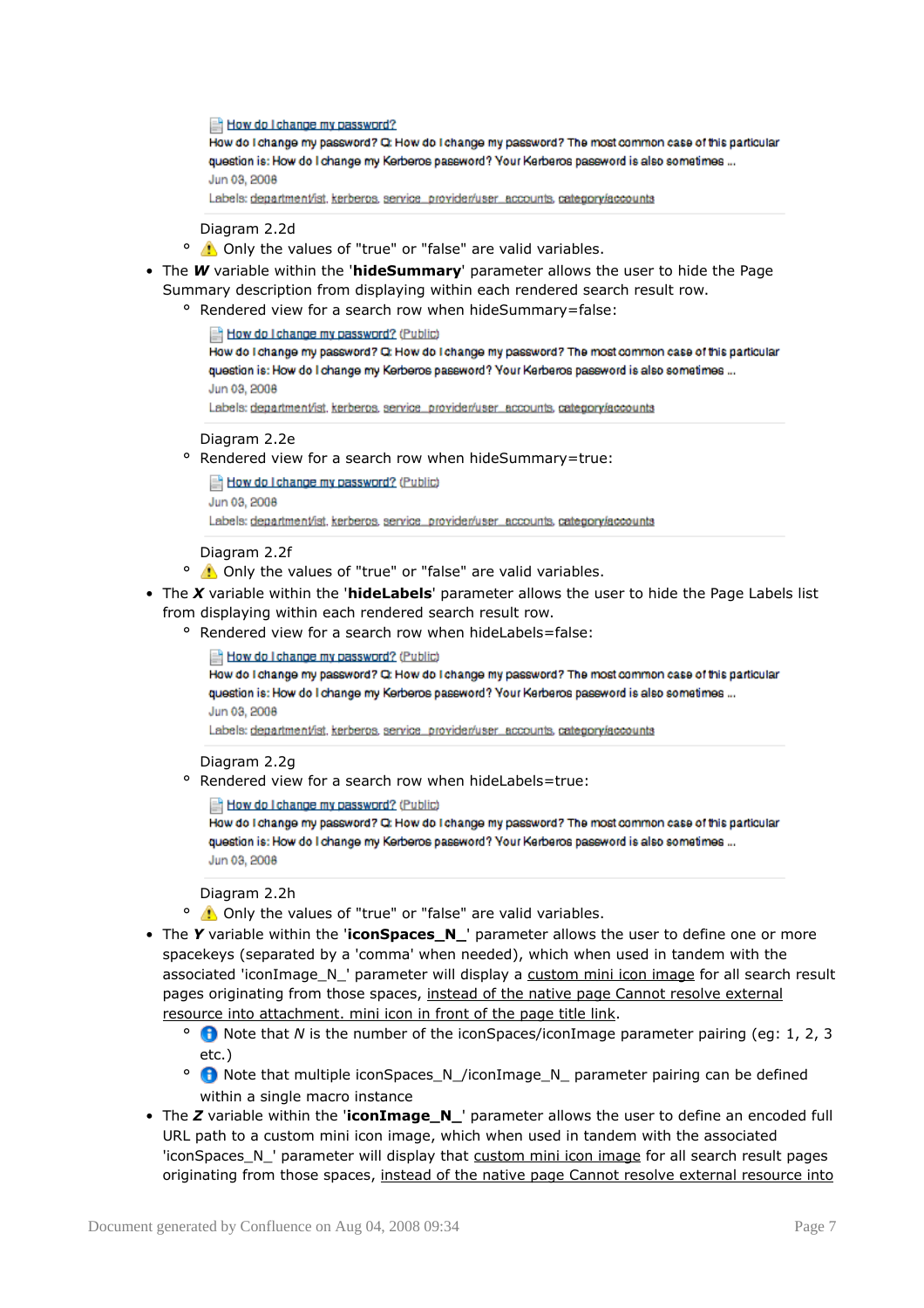attachment. mini icon in front of the page title link.

- <sup>o</sup> **A** Note that *N* is the number of the iconSpaces\_N\_/iconImage\_N\_ parameter pairing
	- (eg: 1, 2, 3 etc.)
		- Note that multiple iconSpaces\_N\_/iconImage\_N\_ parameter pairing can be defined within a single macro instance
- ° Rendered view for a search row when an iconSpaces\_N\_/iconImage\_N\_ parameter pairing is NOT defined
	- How do I change my password? (Public)

How do I change my password? Q: How do I change my password? The most common case of this particular question is: How do I change my Kerberos password? Your Kerberos password is also sometimes ... Jun 03, 2008

Labels: department/ist, kerberos, service\_provider/user\_accounts, category/accounts

#### Diagram 2.2i

° Rendered view for a search row when an iconSpaces\_N\_/iconImage\_N\_ parameter pairing IS defined (with a custom fireball icon)

#### How do I change my password? (Public)

How do I change my password? Q: How do I change my password? The most common case of this particular question is: How do I change my Kerberos password? Your Kerberos password is also sometimes ... Jun 03, 2008

Labels: department/ist. kerberos, service\_provider/user\_accounts, category/accounts

#### Diagram 2.2j

- Note that the Spaces where search results are pulled-from should be defined by the 'searchSpaces' parameter within the {custom-search-field} macro, and NOT by any parameters within this {custom-search-results} macro.
- Note that the 'hideSpace', 'hideSummary', 'hideLabels', 'iconSpaces\_N\_' and
	- 'iconImage\_N\_' parameters can be able to be used in any combination, eg:
		- ° hideSpace=false|hideSummary=false|hideLabels=false|iconSpaces1=appfire,mit,hermes|icon
		- ° hideSpace=true|iconSpaces1=appfire,mit,hermes|iconImage1=http://wiki.appfire.com/image;
		- ° hideSpace=true|hideSummary=true|hideLabels=false
		- ° hideSpace=true|hideSummary=true|hideLabels=true
		- $^{\circ}$  etc ...
- 3. When a valid variable for the '**maxLimit**' parameter is set, and the universe of search results exceeds the limit set within 'maxLimit', a link is then displayed under the bottom result row titled "**Show All**"



## Diagram 2.2k

•  $\triangle$  When "Show All" is clicked by the user, the same exact search (as is currently displayed) is then automatically re-run and the results are re-displayed on the same page as if the 'maxLimit' parameter was not defined within the {custom-search-results} macro - (ie: the entire search result universe is displayed and NOT limited by the value set within the 'maxLimit' parameter).

## **2.2.5 - Feature: Custom macro-based 'related search links' list**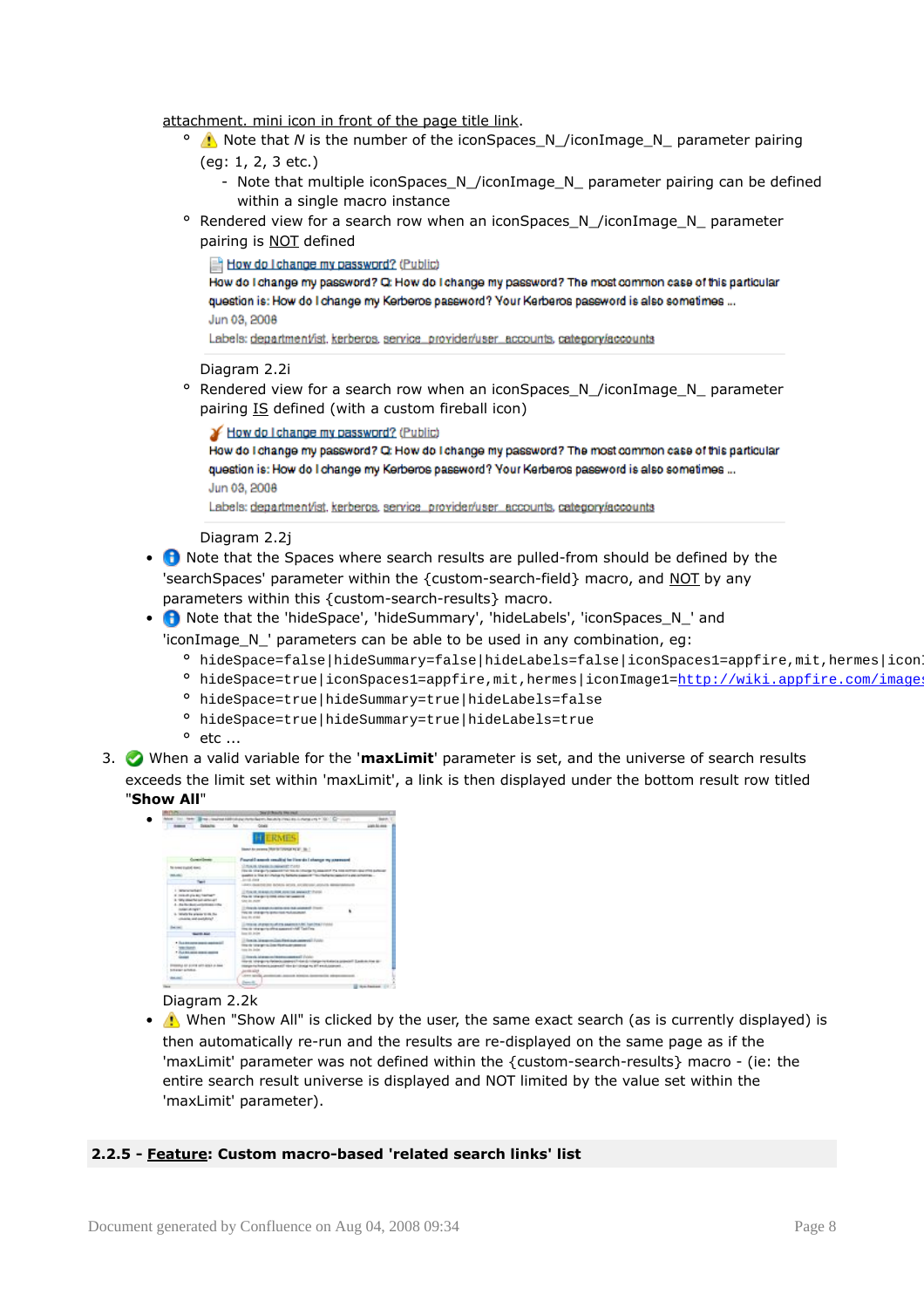To achieve this goal Appfire has implemented the following solutions:

1. The 3rd of 3 custom search-oriented macros titled **{custom-search-links}**, when deployed on the same page that contains a {custom-search-results} macro, will insert a formatted list of 'alternate search links' on that page (assuming that search variables are successfully passed into it from an originating {custom-search-field} macro).



## Diagram 2.2c

- **O** This macro should be deployable on any page within the entire Confluence instance.
- 2. This custom macro supports a handful of custom macro parameters, eg:

## **{custom-search-links:defaultMessage=***A***|target=***B***|linkTitle\_N\_=***X***|urlPrefix\_N\_=***Y***|urlSuffix\_N\_=***Z***}**

- The *A* variable within the '**defaultMessage**' parameter sets message to be displayed in place of links when no search has yet been executed.
	- ° Note that if this parameter is not defined within the macro, the default message will be displayed as follows:
		- When a search is conducted, this section will display alternate links to conduct the same search against other search engines.
- The *B* variable within the '**target**' parameter defines the HTML anchor tag 'target' parameter for each link.
	- <sup>o</sup> **eg: target=\_blank** or target=\_top
	- <sup>o</sup> **A** Only the values of "\_blank", "\_self", "\_top" or "\_parent" are valid variables.
- The *X* variable within the 'linkTitle N ' parameters define the rendered title of the associated hyperlink as it should be displayed on the search result page.
	- <sup>o</sup> **A** Note that *N* is the number of the linkTitle N /urlPrefix N /urlSuffix N parameter grouping (eg: 1, 2, 3 etc.)
		- Note that multiple linkTitle\_N\_/urlPrefix\_N\_/urlSuffix\_N\_ parameter groupings can be defined within a single macro instance.
- The *Y* variable within the '**urlPrefix\_N\_**' parameters define the encoded URL string **prefix** of the search string prior to the relevant search terms.
	- ° eg: <http://www.google.com/search?q=> or <http://search.yahoo.com/search?p=>
	- <sup>o</sup>  $\Lambda$  Note that *N* is the number of the linkTitle\_N\_/urlPrefix\_N\_/urlSuffix\_N\_ parameter grouping (eg: 1, 2, 3 etc.)
		- Note that multiple linkTitle\_N\_/urlPrefix\_N\_/urlSuffix\_N\_ parameter groupings can be defined within a single macro instance.
	- <sup>o</sup> Any normal string of URL characters will be accepted for this parameter.
- The *Z* variable within the '**urlSuffix\_N\_**' parameters define the encoded URL string **suffix** of the search string after the relevant search terms.
	- ° eg: &ie=utf-8&oe=utf-8&aq=t&rls=org.mozilla:en-US:official&client=firefox-a or &y=Search&fr=&ei=UTF-8
	- <sup>o</sup> **A** Note that *N* is the number of the linkTitle\_N\_/urlPrefix\_N\_/urlSuffix\_N\_ parameter grouping (eg: 1, 2, 3 etc.)
		- Note that multiple linkTitle\_N\_/urlPrefix\_N\_/urlSuffix\_N\_ parameter groupings can be defined within a single macro instance.
	- <sup>o</sup> A value is NOT required for this parameter.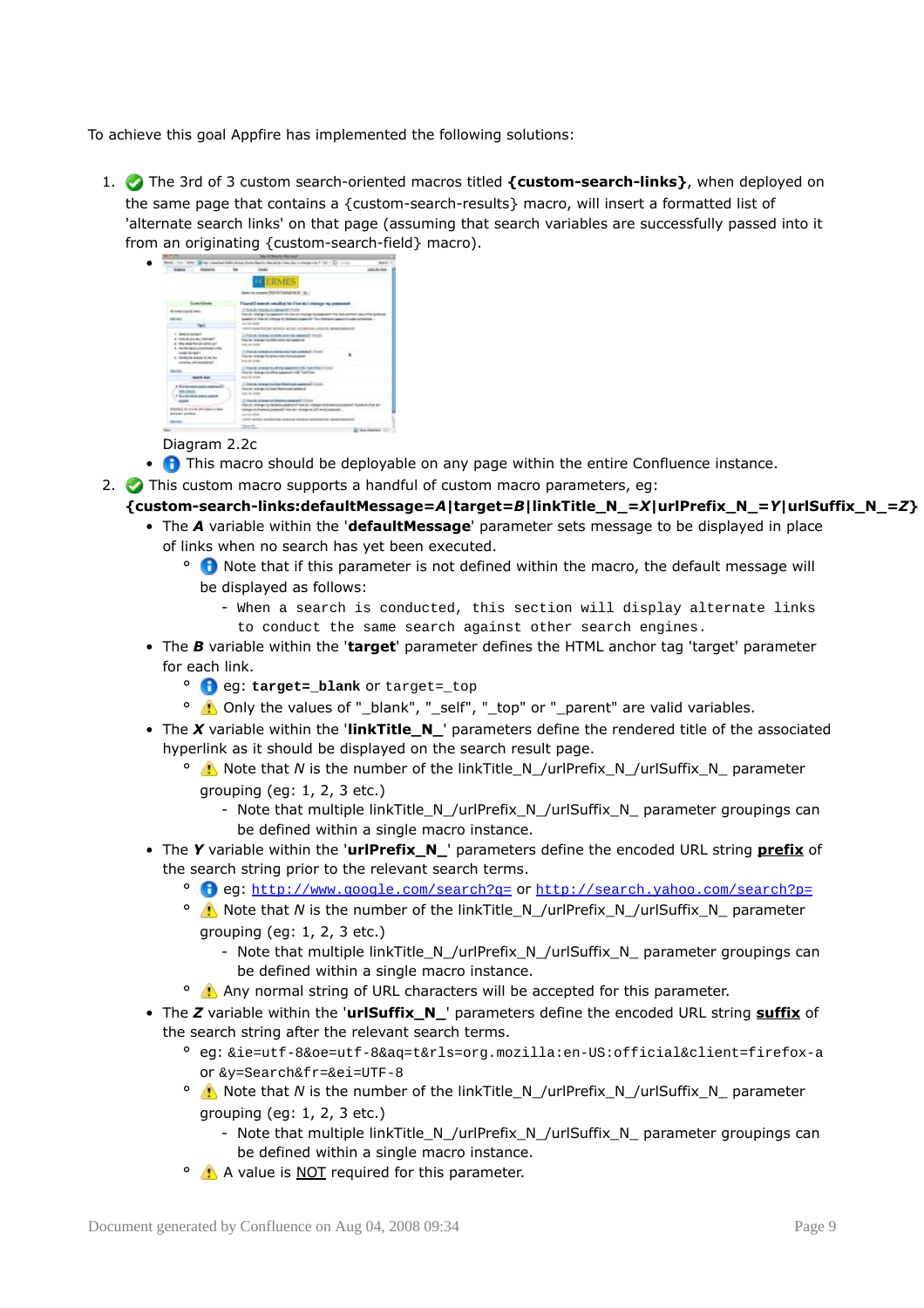- **1** If any 1 parameter of a set of 3 linkTitle\_N\_/urlPrefix\_N\_/urlSuffix\_N\_ parameters is defined, a valid variable for the other 2 parameters in the same *N* group is also required.
- **O** When rendered in HTML on the search result page, the links are formatting into a standard HTML Unordered List with an object ID of "custom-search-links".

```
°
<ul id="custom-search-links">
<li> link 1 hyperlink code </li>
<li> link 2 hyperlink code </li>
</ul>
```
• **•** The features outlined above should be usable in any space (or in a Theme Builder Panel), even if a space has a modified stock UI theme applied, or an 'Adaptavist Theme Builder' UI theme applied (unless modifications have otherwise been made to the associated search features).

# **3 - Installation**

# **3.1 - Requirements**

- **Software Platform: Atlassian's Confluence Version 2.8.1**
- **Confluence Plugins: The native Confluence {search} macro should be installed and enabled**

# **3.2 - Steps to Deploy the Custom Plugin**

- 1. Stop the existing Confluence installation
- 2. Copy the [mit-custom-search-browse-plugin-v1.0.0.jar](http://wiki.appfire.com/download/attachments/9241453/mit-custom-search-browse-plugin-v1.0.0.jar?version=1) plugin file to the destination Confluence installation under the confluence/WEB-INF/lib directory.
	- This is inside the Confluence installation itself, not the individually configured ConfluenceHome directory. More details [available](http://confluence.atlassian.com/display/DOC/Installing+and+Configuring+Plugins+manually) here.
- 3. Replace the following 4 native Confluence source files with the modified versions of each file [available](http://wiki.appfire.com/download/attachments/9241453/native+and+custom+files.zip?version=1) here (Please be sure to backup a copy of the originals):
	- /includes/js/page-location.js
	- /pages/includes/page-location-form.vm
	- /template/xhtml/pagelist.vm
	- /users/pagepicker.vm
- 4. Restart the Confluence instance
- 5. Apply the following minor modification to the default "space.vmd" code within the Crowd Administrator
	- a. Navigate to the Crowd Administrator toolset
	- b. In the left navigation, click on the Layouts link
	- c. On the "Edit Site Layouts" page, click on the Create Custom link next to the Space Layout decorator option
	- d. Identify the following block of native code

```
•
#if ($velocityCount != 1) | #end
   #if ($mode == $item.key)
      <span style="padding: 5px; background-color:
#f0f0f0;"><b>$item.label.getDisplayableLabel($req, $action.webInterfaceContext)</b></span>
   #else
```